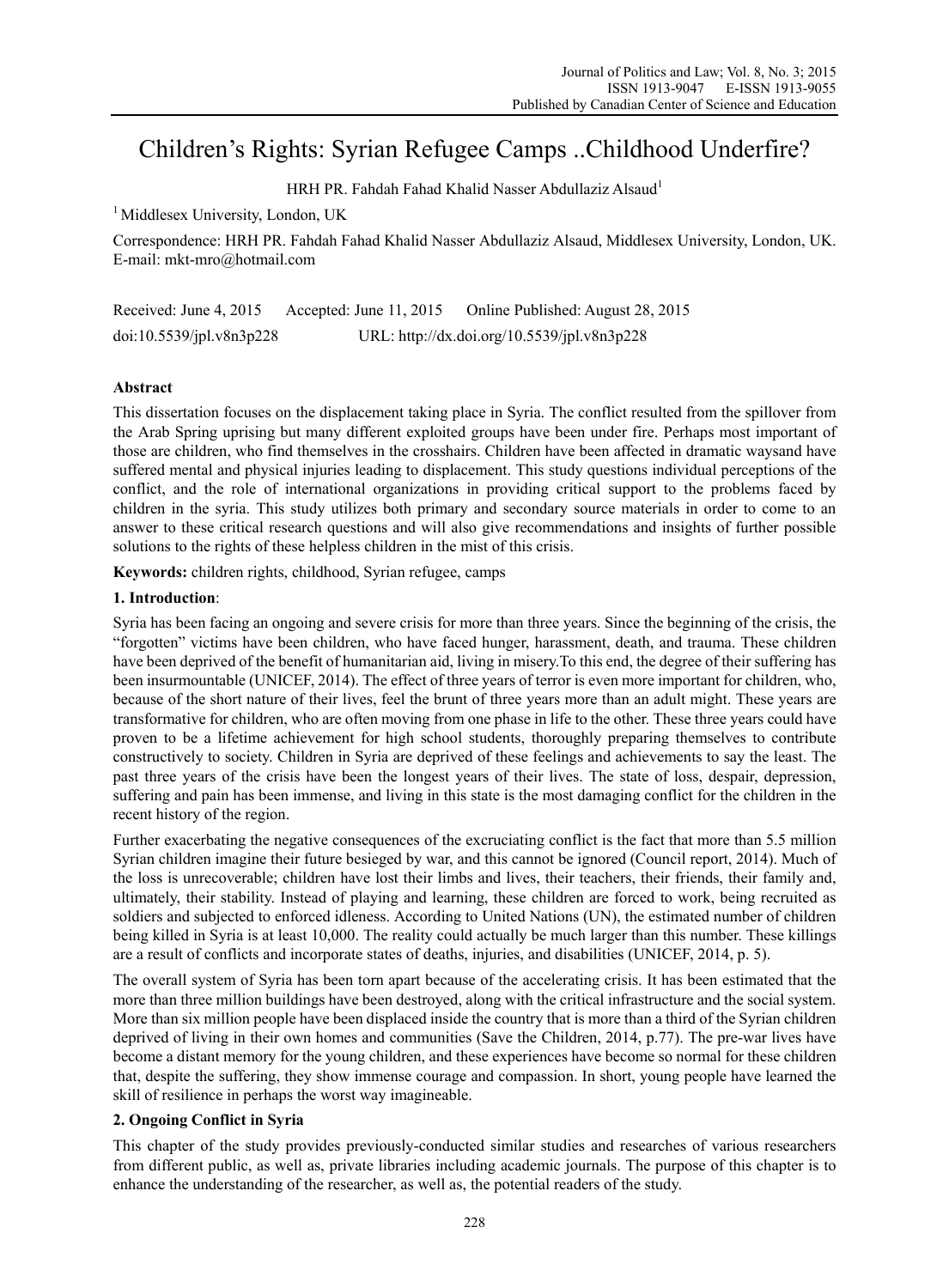Nearly 42 months have passed since the conflict in Syria began, which has resulted into increased civilian causalities, internal and external human displacement, and destruction of infrastructure, homes, and livelihood of the people living there. It was a reaction to the Arab Spring and a series of anti-government protests in different regions of the Arab World falling under the Tunisian regime (Manfreda, 2013). It was the anger and frustration among the common men that led to the uprising conflict, as they were a victim of unemployment, decades of dictatorship, corruption, and the state violence under the most repressive regimes of Middle East (Manfreda, 2013).

Syria is a society with mixed religion, and there is an increase in the sectarian nature of violence in several parts of the country, which have contributed to an increased tension between Sunni-Shiite factions in the Middle East (Pillay, 2014). The neighbouring countries, such as Iraq, Lebanon, Jordan, and Turkey have also been affected by the chaos in Syria, creating a disaster region-wide. Global powers, such as European Union, US ,and Russia, in an effort to resolve the conflict, have played a very important role in the civil war of Syria (Current crisis in Syria, 2014, p. 7).

This disastrous conflict in Syria over the period of more than three years has resulted in a death toll of more than 100,000 men, women, and children, and millions more have been displaced (Syria – Complex Emergency, 2012, p.4). The current condition of the country is unsafe for all those living there - especially the children. Children of all ages who have survived during the war and have face high risk of exploitation, violence, negligence, and abuse are the ones paying for the ongoing conflict.

With each day passing in Syria, the humanitarian situation is worsening, as the brutality and scale of the conflict have intensified and worsened the current situation. Children are the ones who are affected the most, as there is a worsening situation of the civil war. Within the borders of Syria, more than half of the 6.5 million people are the children who are displaced, and around 4.3 million children are in desperate need of basic necessities, including food, shelter, clothing, medication, and psychosocial support (Emergency Alert, 2014, p. 3).

## *2.1 Impact of Crisis on Children*

The three-year long year crisis has badly affected the lives of children and has ruined their futures. The civil war crisis has not only affected the children living in the region, but also affected those in the refugee camps. The productive health and growth of the children is weakened by malnutrition and illness as a result of which, these children are also facing traumatic problems. These children are unable to get adequate education, proper health facilities and even basic needs through which they can improve their psychological health and can explore more developmental opportunities. The Future of Syria – Refugee Children in Crisis," details the fracturing of families, with more than 70,000 Syrian refugee families living without fathers, and over 3,700 refugee children unaccompanied or separated from both parents (UNHRC Reports, 2013). The impact of crisis on these children is extremely alarming.

UNICEF reported that Syria is one of the most dangerous places in the world to be a child. They report that 6.5 million Syrian children have been directly affected by brutal conflict that has lasted for longer than three years. One million of these children are living as refugees in neighbouring countries and 2.8 million children are no longer attending school. This is not a political stake, this is these children's future. The war in their home country is brutal, it has taken away their right to safety and to grow up safely in the country and culture for which they know.

Children are vulnerable. Refugee children are even far more vulnerable than the normal child. These children are susceptible to violence, malnutrition, disease, physical injury, and exploitation to name a few. Children are dependent. They need the support of adults, not only for physical survival, particularly in the early years of childhood, but also for their psychological and social well-being (Ogata, n.p). Children are at their developmental stage. They grow in developmental sequences, like a tower of bricks, each layer depending on the one below it. Serious delays interrupting these sequences can severely disrupt development (Ogata, n.p). Delays much like the conflict in Syria. These children are in serious danger in their own homes, and are being forced to seek refuge elsewhere.

The CRC rights focus on the best interest in a child's life, but there are three rights which are so fundamental they are assumed instead of dictated. These include: the "best interests" rule, non-discrimination, and the right to participate. These three rights are so important and so interrelated that it is helpful to think of them as a "triangle of rights". The three rights of the triangle reinforce each other to reach the objective: "the survival and development" of children (Ogata, n.p). Clearly the issues in Syria are directly affecting the ability of children to develop and even survive. This is no place for children to be.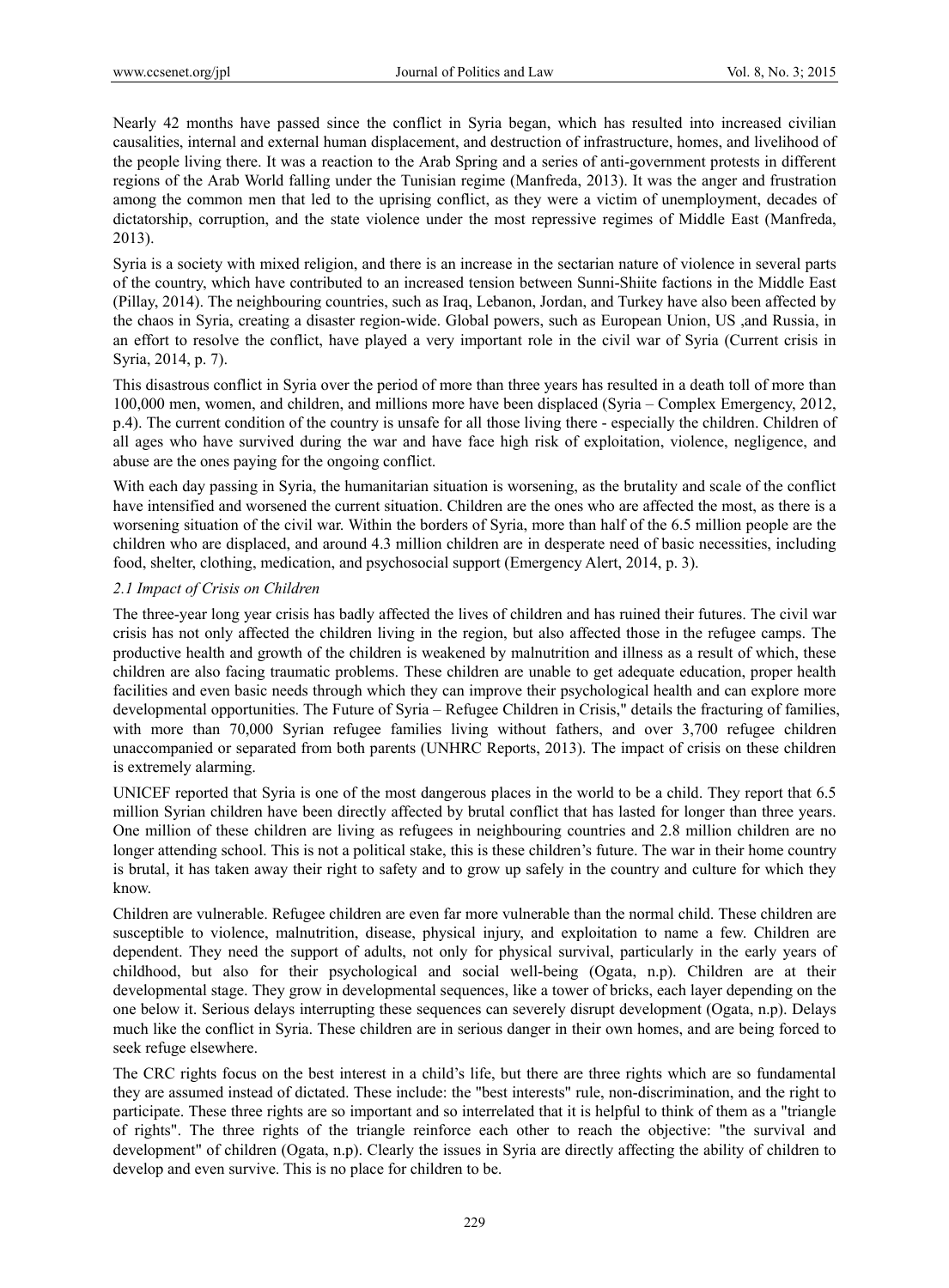It is important to understand that culture is a part of the child and must be considered a human right. A child's culture provides them with their continuity and identity. The children learn their traditions and values through culture, they also find their fit in their community, society, and families. There is accumulated knowledge in each society, which is shown through their ways of explaining and interpreting the world in which they live and through their religious and social beliefs. Cutlure also dictates the societal values which controls and rules while ensuring such values are upheld. Society has a direct role in how children are raised. A vital factor that these children refugees are missing is the culture for which they are accustom. Changing culture requires society to incorporate change gradually to ensure these children evolve consistent and coherent manner.

A refugee movement can disrupt nearly every aspect of a culture. The social upheaval caused by the involuntary movement of individuals, families and communities, can dramatically affect the coherence of their culture. Normal social rules, values and controls begin to break down when the social group which provides the framework for their application disintegrates (Ogata, n.p). Every aspect of normality that children understand is stripped away and they are afforded a new way of life. Often new languages, religious beliefs, cultures, a new way of life. This is extremely detrimental on a developing child, especially if the refugee camps do not provide them safety as the children believed they would.

#### *2.2 Rights of Children in Refugee Camp*

The three-year long crisis has made over 1.2 million children refugees! As Syrian children need a safe and secure place where they can enjoy their rights with prestige (War Child Holland, 2013, pp 12-13). In refugee camps, Syrian children are provided with such activities through which normality among them can be restored (for example, basic food, education, playing and psychosocial activities). The international communities, which are funding and supporting the refugee camps, are making untiring efforts for creating recreational facilities for Syrian children. It has been observed that education plays an important role in the psychological development and well-being of children; therefore, these communities are providing sense of normalcy and safety.

Refugee camps are not intended to serve children. UNHCR describes these camps as "a deliberate and coherent package and administrative measures whereby a group of refugees is enabled to settle on land, usually in an uninhabited or sparsely-populated area, with a view to creating new self-supporting rural communities that ultimately will form part of the economic and social system of the area" (Harrell-Bond, 2000: p.3). This is merely a band aid to cover the real issues going on. It does not facilitate the best needs of the child, which dictates protection for these children.

There is a significant question as to whether refugee camps consider the best interest of the children. Relief programmes by-pass local institutions, they set up expensive parallel systems to deliver services targeted to refugees, then normally destroy them when they go away (Harrell-Bond, 2000: p.3). This challenges the rights of the children as well. The local governmental laws which dictate working age and other protective legislation can be bypassed. This takes the child's rights away and implements what is best for the majority. Refugee camps have too many children and not enough resources to efficiently help them.

Refugee camps implement child protection strategies. These are pretty practical strategies like traveling in groups. They are also taught to avoid or run away from confrontation. Other strategies mentioned were: staying indoors at night and "keeping busy" to remain out of harm's way. Trying harder to blend in with the local population (through dress and language) was a potential strategy mentioned in a few PAs. (UNHCR, 2007: p.2) Education was viewed as a long-term and short-term protection strategy. They knew that education was the best method for future jobs and the ability to support themselves.

The Syrian children refugees are facing the same battles that Southern Africa has as well. The includes: widespread sexual and gender-based violence, inadequate information about HIV/AIDS, lack of knowledge of and respect for children's rights, weak social service delivery and the special vulnerability of orphans. Ethnic tensions that originated in countries or regions of origin appear to be exacerbated when these groups share the same refugee camp, while competition for scarce resources within most host countries is aggravated by the presence of refugee communities (UNHCR, 2007: p.22).

## **3. Right of the Children in the International World**

The children of the international world are entitled to the same rights that children in America are afforded. There are many humanitarian organizations that are in place worldwide to protect the children from cultural rituals, violence, exploitation, war. One of most important rights for any child is safety. Organizations such as UNICEF provide program responses such as WASH, which is a clean water program. They also provide education and child protection from the situation in their home country. They also supply health and nutrition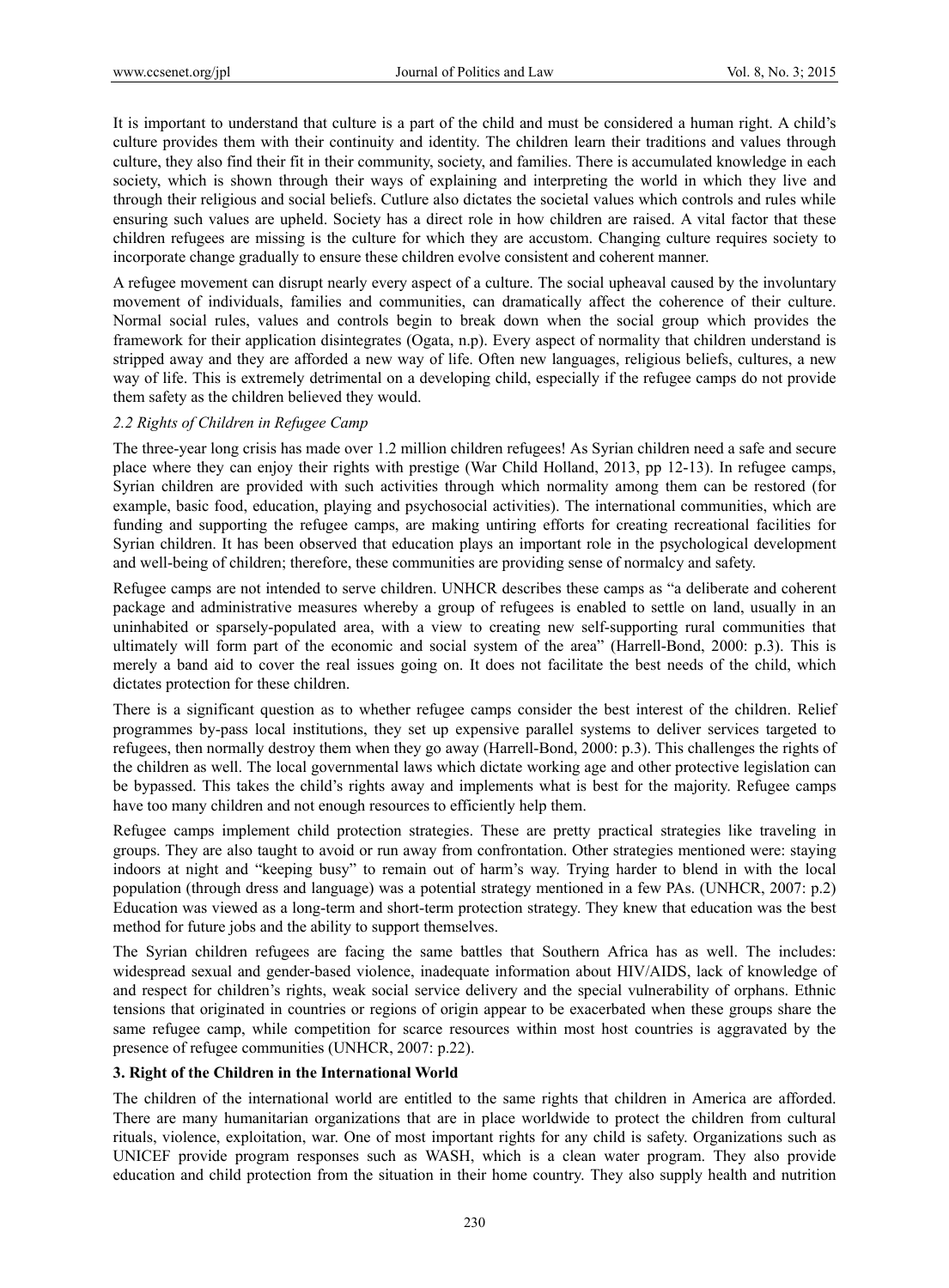training and resources to ensure the child is getting the proper nourishments. Also supplies and logistics. These are just a few rights that human rights organizations mandate for children. Children have the right to live in a world free of violence and danger.

## *3.1 The Benefits of Child Participation in Humanitarian Programming*

Children in humanitarian programs are to receive the necessary shelter, food, clothing, and education amongst other things. These are the generic guiding principles of internal displacement which is intended to benefit children in their local humanitarian program. Internal displacement typically implicates the following human rights, among others: the right to food; the right to shelter and adequate living conditions; the right to health care; the right to life and personal integrity; the right to work and to an adequate wage; freedom of residence and movement; the right to family unity; the right to education; the right to legal personality; and freedom of thought, association, expression and assembly. (Monitoring, p. 181). This is the basics of benefits for associating in the present humanitarian programs.

Humanitarian programs vary from location to location. Turkey has set up an ideal refugee camp for the Syrian individuals who needed to relocate. **"**Many of the world's displaced live in conditions striking for their wretchedness, but what is startling about Kilis is how little it resembles the refugee camp of our imagination. It is orderly, incongruously so. Residents scan a card with their fingerprints for entry, before they pass through metal detectors and run whatever items they're carrying through an X-ray machine. Inside, it's stark: 2,053 identical containers spread out in neat rows. No tents. None of the smells — rotting garbage, raw sewage — usually associated with human crush and lack of infrastructure" (McClelland, 2014: n.p). This refugee camp is not like the other. These type of resources are not in every location, however they do provide substantial benefit to the children who take shelter in such refugee camps.

Humanitarian programs also allow children to seek shelter when their homes and families are no longer there to keep the safe. The turmoil in Syria has torn families apart, with over 3,700 children in Jordan and Lebanon living without one or both of their parents, or with no adult caregivers at all. By the end of September 2013, UNHCR had registered 2,440 unaccompanied or separated children in Lebanon and 1,320 in Jordan. In some cases the parents have died, been detained or sent their children into exile alone out of fear for their safety. (The Future, 2014: p,9). These children need a place to go where they can make a new life. It takes them off of the street and gives them direction for their future.

### *3.2 Protection for Displaced Children*

Refugee camps are often the option for protecting displaced children. However, there is concern for those who are living in a refugee or an IDP camp. The largest concern is the physical, psychological, and emotional pressures which occur in such 'protective' camps. "It may be difficult to link one particular pressure with the violation of a specific human right; however, camp life can result in a harsh environment which may pose challenges to the respect of individual and group rights" (Monitoring, p. 171). Understanding the reality of such camps is important to understanding the basic of human rights being provided. The very form of saving these children from the violence on their home soil can be creating a whole new set of issues.

There is a limitation to monitory and protecting these refugees based on the overcrowding and under-manning of these camps. Many of the refugees are forced to leave their lives as they know it for the duration of their stay. "It is virtually impossible for people to make plans for the future when they have no idea how long they will remain where they are. Refugees and IDPs are rarely able to make progress economically, and may struggle to maintain a subsistence living" (Monitoring, p. 172). This is a higher concern for children as many are forced to work to support themselves and their family during this time of relocation. The camps are typically overcrowded. This can create an environment that is exacerbated by frustration and tension.

Accommodations such as basic sanitation and hygiene are extremely hard to monitor with such a large strain of people utilizing the camp. This creates a significant strain of contagious illness which can lead to disability or death. "Children often have only limited access to education. Adolescents, in particular, frequently find that there are no secondary, vocational or other further education opportunities suited to them. Massive unemployment is common among adults who are obliged to depend entirely on humanitarian assistance" (Monitoring, p. 172). This offers minimal protection for these children, at best.

The safety of the children have been compromised based on West refused to intervene and has accepted so few refugees. However, there is still a significant question regarding the legitimacy of the humanitarian organizations in place. David Rieff raises the questions of such organizations losing vision on their primary purpose. Rieff believes the core assumptions of humanitarianism — sympathy for victims and antipathy for oppressors and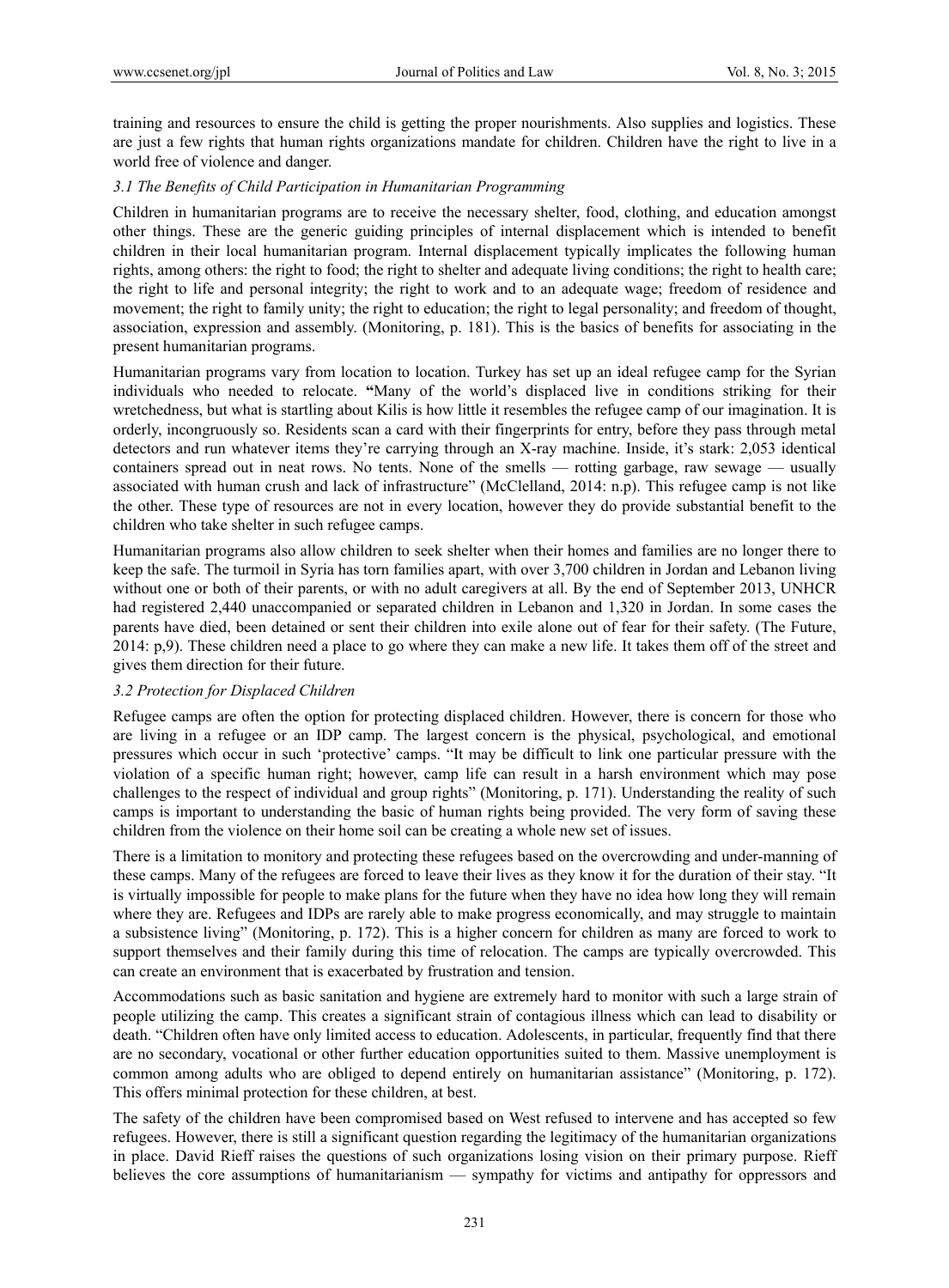exploiters — represent the best side of the human spirit (Rieff, 2002). The situation in Syria however raises the doubt that this is what is happening. Displaced, under cared for, and safety is subpar at best, leads to the question, who are these groups really aiding? If these children are not being protected, they are essentially failing to do their part.

Humanitarian agencies have rushed to the aid of these children, however their situation does not appear to be much better than their prior situation. Rieff is critical of many aspects of the humanitarian enterprise per se. He denounces the unseemly rush to deploy, the cut-throat competition for funding, and the advertising campaigns insisting that generous donations will make the lives of victims whole again. Agency advocacy materials often attempt to transport the public to a "humanitarian tragedy-land" — a world of "wicked warlords, innocent victims and noble aid workers" (Rieff, 2002). According to Rieff, it is important to question the potential that these organization which are in place to offer international relief in the time of need are not employing the resources as they claim. This would require additional research to validate if this is truly the case and to what extent. However, it clear to see the lack of cooperation from many location and it detrimental effect on the children.

### *3.3 Affects and Global Impact*

War has its global impact in many ways. Depending on the location it can have an economic influence depending on their focus of production. However the biggest impact is the displaced citizens who are forced to flee the country for safety. It puts a significant strain on resources and the ability to adequately provide for these individuals. Child labor has reached critical levels. UNICEF estimates that one in ten Syrian refugee children in the region is engaged in child labor. UNHCR and partners said it is one of the most widespread and complex of all child protection problems. (The Future, 2014: p,9). Global impact ultimately affects every country and exploitation effects everyone.

Human trafficking and child labor are just two of the growing issues worldwide. With such access to displace children, there is a concern for these issues to spike at an all-time high.

Child labor is illegal in both Jordan and Lebanon, and running afoul of the law was a major concern raised by working boys during focus group discussions in both countries. During individual interviews, two boys in Jordan reported that they had previously been arrested and held for over five hours(The Future, 2014: p,9). Children are forced to do whatever they need to do in order to provide for themselves and their families. The protection of children is a global responsibility, therefore it has a significant global impact when it is not protected accordingly.

There is also the long-term damage that these children face. Both physical and emotional.

The conflict in Syria has taken an acute physical and psychological toll on refugee children. They have witnessed unspeakable horror, which they struggle to forget. Bombs and missiles have destroyed their homes, communities and schools. Friends and family members were killed, sometimes before their own eyes (The Future, 2014: p,9). The conflict in Syria has a significant impact on the humanitarian considerations. Humanitarian and human rights are a global initiative, failure to implement such factors could raise even more conflict than is already present.

Syrian militant have also been confirmed for deliberately targeting civilians and humanitarian workers. According to the International Criminal Court (ICC) this constitutes as crimes against humanity and war crimes. This becomes a global issue. One of the most shocking reports, produced by the Oxford Research Group, showed that by the end of August 2013, 10% of all recorded civilian deaths in the conflict were of children under 18 (11,420 out of an overall total of 113,735). Of these, seven out of ten were caused by explosive weapons and one in four by small arms fire "including children summarily executed and targeted by snipers." Of the 764 children recorded as summarily executed, "112 were reported to have been tortured, including some of infant age"(Aaronson, 2014). Terrorism is affects everyone globally.

### *3.4 The Role of Child in Making a Change*

The focus of the Syrian uprising is primarily the children. These children are the victims in this war, and are given very little options for survival. "Examination of the short-term or immediate effects of the lack of education on refugee children is also alarming. During the crisis, children are the most vulnerable. Many witness horrifying scenes and are subjected to grave violence. Schooling is one way to normalize the life of a child who has been subjected to such trauma. It allows them to feel secure and regain stability and a sense of normalcy. Schools are also one way in which Syria's children can begin the healing process after the physiological damage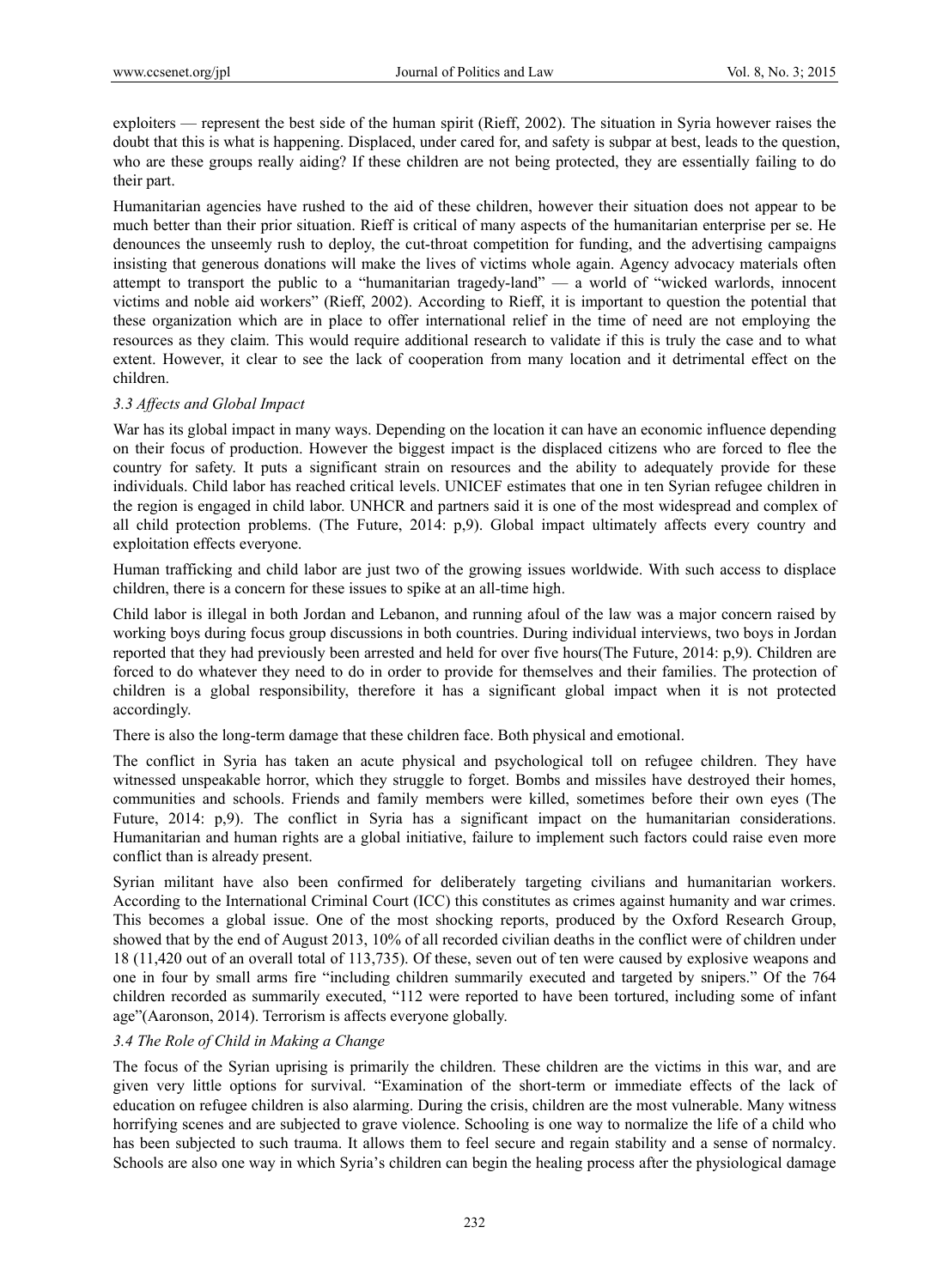they had endured" (Charles and Denman, 2013). These children are forced to relocate and start from scratch, often void of their families and friends they were accustom to.

### **4. World Impact and the Impact of the Syrian Crisis on the Children in the Future**

There has been a substantial world impact and the impact of the Syrian crisis on the children in the future. Syria is considered to be the most dangerous place in the world to be a child. There are many humanitarian organizations that have aided in what is considered the largest operation in history. There are many organizations such as UNICEF that has been on the ground since this conflict occurred. They are working with other partners to immunize an estimated 20 million children in the region following a polio outbreak. They also provided

10 million people with safe drinking water; and education, physical protection, psychological support and winter clothes to refugee children. This is important to ensure that these refugees are not spreading diseases and other ailments in their location of refuge.

### *4.1 Palestine's Children and Their Future*

A similar war occurred in Palestine, and these children had to seek refuge elsewhere. However, these children were misdirected and led them to terroristic activities and other unfavorable situations. The challenge between the locals and refugees created competition for work, and as long as the policy is in place to settle these refugees into the local communities, the competition will continue. A larger involvement on a municipality level could address this problem by introducing labor-intensive projects to create jobs for both locals and refugees. This method was introduced in the Palestinian territories after the second intifada and the implementation of the Israeli closure policies. (Christophersen, 2014). The lack of resources forced the Palestinian children into terrorism and other unfavorable options as a source of survival.

The Palestinian Syrians have faced a change in lifestyle and their ability to be mobile. This have forced them to reposition their identity, and inevitably redistributed the power and behavior. This affects men, women and children in diverse ways. Gendered life is controlled by certain habitual presumptions, which often manifests in violent behaviors that are generated in society. Such habitual choices are not a process of deliberate and open choice. These socially learnt dispositions are generated through normative performativity and sustain people in reproducing the structural hegemonies and hierarchies(Charles and Denman, 2013). This passes on the tradition of war to the children.

### *4.2 World Wide Issues Associated with the Syrian People*

There are worldwide issues associated with the Syrian people. The economic and political considerations are significant. It greatly uproots society by implementing such a strain on resources. Offering refuges a safe haven is also a worldwide issue. Refugees are extremely vulnerable to exploitation and abuse. War cannot go unnoticed or unaddressed. The children are the real victims in the Syrian outbreak. Relocating these innocent parties out of harms war is a responsibility of everyone. This is also costly in both money and resources.

### **5. Conclusion**

The ongoing crisis in Syria is just one of the many global issues that are directly affecting the innocent, the children. The likelihood of their survival is directly dependent upon the resources provided to these children. There are many different problems being faced by Syrian children due to the ongoing conflict. The lack of safety in their own nation is the most significant. They have to seek shelter in neighbouring countries leaving their families, their cultures, and what they know behind. They are extremely vulnerable and often are victims to their environment. Children of refugees do not have social lives, they are outcast from their new communities and when families are present these children need to work to support their family.

The expected results after the successful execution of the research, are believed to reveal that the current situation of children in Syria can make better through different interventions. The basic humanitarian needs will be available to these children, if international communities take necessary steps. Moreover, it is expected that the childhood of Syrian children in refugee camps will also be protected and secure. This is not only a responsibility of the surrounding locations, but it is a worldwide initiative.

The Syrian refugee children are suffering in other ways outside of the war zone from a lack of education, food, supplies and so on. "Among the solutions suggested most frequently were the need for better security, the importance of having access to adults who will listen to and protect them, and the need for better care and protection of unaccompanied and separated children" (UNHCR, 2007: p.3). The safe shelter is a step up from where they came from, however it is far from what they need for adequate survival.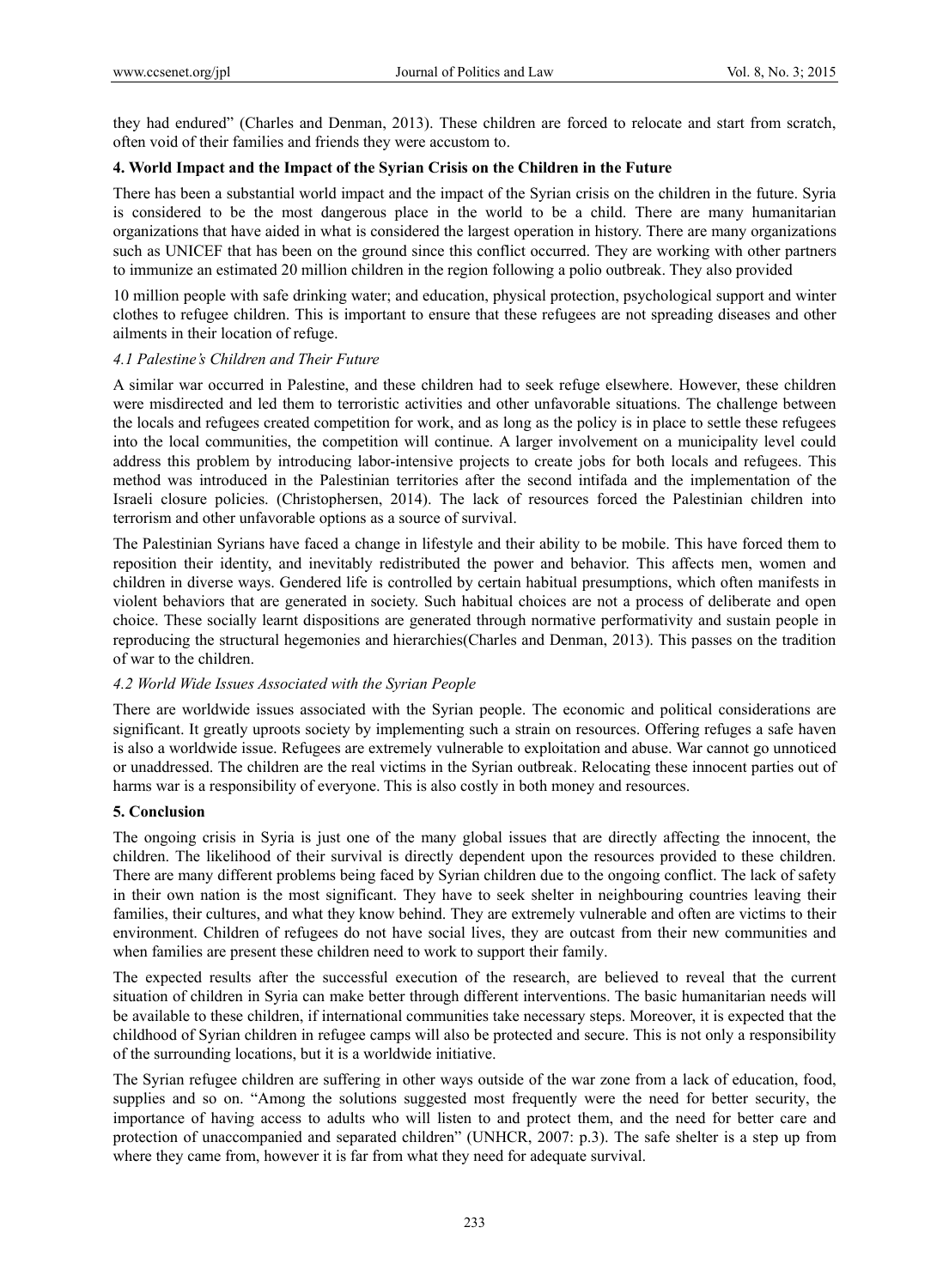#### **6. Limitations**

Whereas alternate war zones where children are at substantial risk, such as Palestine, will be references, the limitations of this study will be on Syria and the refugee locations for the children. This dissertation is based on the best practice for handling displaced children from war zones. This study will have direct interviews with international organizations that protect the aforementioned children. In addition, the resources utilized will be existing research and case studies that show the impact of such crisis and its effect on the true victims, the children.

This literature based nature of this study dictates that it is heavily dependent on existing research and studies that have been successfully concluded on Syrian children and where they find their refuge. It depends on UNICEF and UNHCR to examine the situation through the eyes of the children who are affected from this crisis. The literature may not account for the latest finding and developments associated with the children. The various humanitarian intervention worldwide programs will be analysed for their involvement and success with implementation. Culture plays a vital role in the conflict and needs to be considered in this analysis. Narrowing down the parameters to focus primarily on the Syrian children will provide a basis for which this dissertation will evolve around.

#### **7. Recommendations**

The worldwide focus is primarily on the refugee children of Syria. There are many issues that these children are facing. Many of these Syrian children have been exploited in some manner by adults. Firth talks about Melody much like the Syrian children has faced exploitation and been failed by the adults in her life. Her parents died in a car crash and she was left with her terminally ill grandmother. Upon convincing her grandmother she needed a break, her friend took Melody to UK for the holiday. She was forced into slavery and trafficking. After years of abuse she fought back and was thrown onto the street. A child with no place to go. The Refugee Council supports vulnerable children like Melody who have been trafficked to the UK through no fault of their own. The Refugee Council can find them a safe place to stay and give them the practical help they need to move on with their lives, even when they've suffered for years as Melody had (Firth, 2014).

Allowing a child to educate themselves in one of the strongest forces that anyone can provide. The old Chinese proverb Give a man a fish and you will feed him for a day. Teach a man to fish and you will feed him for a lifetime, holds vast truth for these children as well. There is no known end to the war in Syria, and inevitably, war on other soil will surface threatening a new batch of children. Providing a safe haven for these children to continue on with their lives is vital. This includes providing the necessities such as food, water, a safe place to seek shelter, and the resources to prepare for their future. The opportunity for exploitation is high; this is why it is so important to teach a child to prepare themselves for whatever their future life throws at them. This is an addition to many refugee camps that currently exist. Resources are scarce and education is often overlooked.

#### **References**

- Aaronson, M. (2014). Syria and the Crisis of Humanitarian Intervention. *E-International Relations*. Retrieved from http://www.e-ir.info/2014/02/11/syria-and-the-crisis-of-humanitarian-intervention/
- ACAPS. (2012). *Disaster Needs Analysis*. Update: Syria. Retrieved from www.acaps.org/disaster-needs-analysis
- ACU. (2013). *Joint Rapid Assessment of Northern Syria*. Interim Report (draft)', pp 18, 31.
- Arab Reform Initiative. (2013). *Options for future health policies in Syria*. Retrieved from http://www.arab-reform.net/sites/default/files/SyriaPaper\_HealthPolicies\_FuadM.Fuad\_Oct13\_Final\_Layou t\_En.pdf
- BBC. (2012). *Food and hunger amid battle for Aleppo.* Retrieved from http://www.bbc.co.uk/news/world-middle-east-19042700
- Besheer, M. (2013). *UN: More than 1000 Syrian Children are Refugees.* Retrieved from http://www.voanews.com/content/united-nations-reports-says-more-than-one-million-syrian-refugees-are-c hildren/1800718.html
- Bhalla, R. (2011). Making Sense of the Syrian Crisis. *Start for Global Intelligence*, 5-9. Retrieved from http://relooney.info/SI\_ME-Crisis/Syria\_23.pdf
- Calculations by Save the Children. (2010)*. The number of live births expected per day among Syrian refugees is estimated according to standard methodology.* pp. 77.
- Charles, L., & Denman, K. (2013). Syrian and Palestinian Syrian Refugees in Lebanon: the Plight of Women and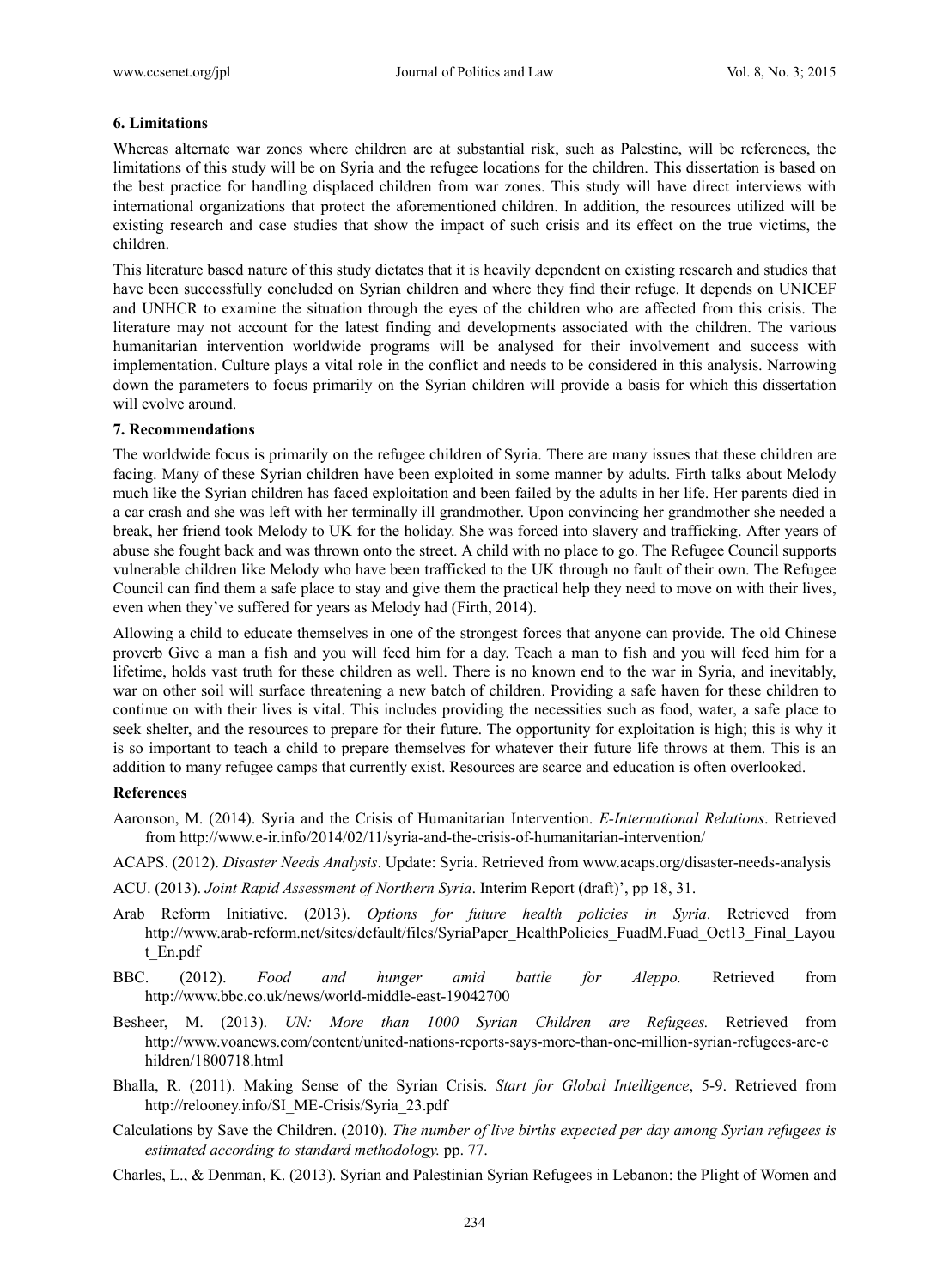Children. *Journal of International Women's Studies, 14*(5), 96-111. Retrieved from http://vc.bridgew.edu/jiws/vol14/iss5/7Collins, K. M. T

- Christophersen, M. (2014). Absence of Syrian Refugee Camps in Lebanon Heats Up Labor Competition and Local Tensions. *Global Observatory*. Retrieved from http://theglobalobservatory.org/analysis/699-absence-of-syrian-refugee-camps-in-lebanon-heats-up-labor-co mpetition-and-local-tensions-.html
- CNN. (2013). *Syria's other crisis.* Retrieved from http://globalpublicsquare.blogs.cnn.com/2013/09/30/syrias-other-crisis
- Collins, K. M. T., Onwuegbuzie, A. J., & Jiao, Q. G. (2006). Prevalence of mixed methods sampling designs in social science research and beyond. Paper presented at the meeting of the American Educational Research Association, San Francisco.
- Cornell University Blog. (2014). *Syrian Game Theory.* Retrieved from http://blogs.cornell.edu/info2040/2013/10/04/syrian-game-theory/
- Creswell, J. W. (2012). *Qualitative inquiry and research design: Choosing among five approaches.*
- Creswell, J. W., & Clark, V. L. P. (2007). *Designing and conducting mixed methods research*. Thousand Oaks, CA: Sage publications. Retrieved from http://onlinelibrary.wiley.com/doi/10.1111/j.1753-6405.2007.00097.x/full
- Creswell, J. W., & Creswell, J. W. (2009). *Research design: qualitative, quantitative, and mixed methods approaches* (3rd ed.). London. Oxford University Press.
- Davis, R., & Woodward, M. (2012). Syrian Refugee Photo Essay. *Jadaliyya.* Retrieved from http://www.jadaliyya.com/pages/index/6836/syrian-refugee-photo-essay
- Doran, M. S. (2002). Somebody else's civil war. *Foreign Affairs*, 22-42. Retrieved form http://www.jstor.org/discover/10.2307/20033001?uid=2&uid=4&sid=21103738854003
- Firth, C. (2014). The Smallest Things Can Make the Largest Difference to Assylm Seekers Facing Destitution. *Refugee* **Council.** Council **Refugee Council Council From** http://www.refugeecouncil.org.uk/how\_you\_can\_help\_us/appeals/2473\_appeal\_from\_colin\_firth?gclid=CK Siop-w6MACFdMbtAoddzQAIg
- Harrell-Bond, B. (2000). Are Refugee Camps Good for Children? *Working Paper No. 29.* Retrieved from http://www.unhcr.org/3ae6a0c64.pdf
- IRIN News. (2012). *SYRIA: Ten things to watch out for.* Retrieved from http://www.irinnews.org/Report/96286/SYRIA-Ten-things-to-watch-out-for last
- IRIN. (2012). *Syria: Healthcare System Crumbling.* Retrieved from http://www.irinnews.org/report/97011/syria-healthcare-system-crumbling
- Jabbour, G. (2006). Syrian women and human rights. *Damascus University,* pp. 2. Retrieved from http://www.fafo.no/ais/middeast/syria/syrianwomen/SW-Jabbour.pdf
- Letsch, C. (2014). Syrian Refugees Trigger Labor Boom in Turkey. *The Guardian*. Retrieved from http://www.theguardian.com/law/2014/sep/02/syria-refugees-child-labour-turkey
- Manfreda, P. (2013), *Syrian Civil War Explained, Middle East news*. Retrieved from http://middleeast.about.com/od/syria/tp/Syrian-Civil-War-Explained.htm
- McClelland, M. (2014). How to Build a Perfect Refugee Camp. *The New York Times*. Retrieved from http://www.nytimes.com/2014/02/16/magazine/how-to-build-a- perfect-refugee-camp.html? r=0
- McMahon, R. (2013). The Dilemma of Humanitarian Intervention. *Counsel on Foreign Relations.* Retrieved from http://www.cfr.org/humanitarian- intervention/dilemma-humanitarian-intervention/p16524
- Munhall, P. (1988). Ethical considerations in qualitative research. *Western Journal of Nursing Research, 10*(2), 150-162. http://dx.doi.org/10.1177/019394598801000204
- NATO. (2014). *Current crisis in Syria*, Background Report, p. 2-10. Retrieved from http://www.studentsummit.cz/data/1354903402701NATO\_Current-crisis-in-Syria.pdf
- Neuman, L. (2005). *Social research methods: qualitative and quantitative approaches* (6th ed.). Boston, PA: Allyn and Bacon.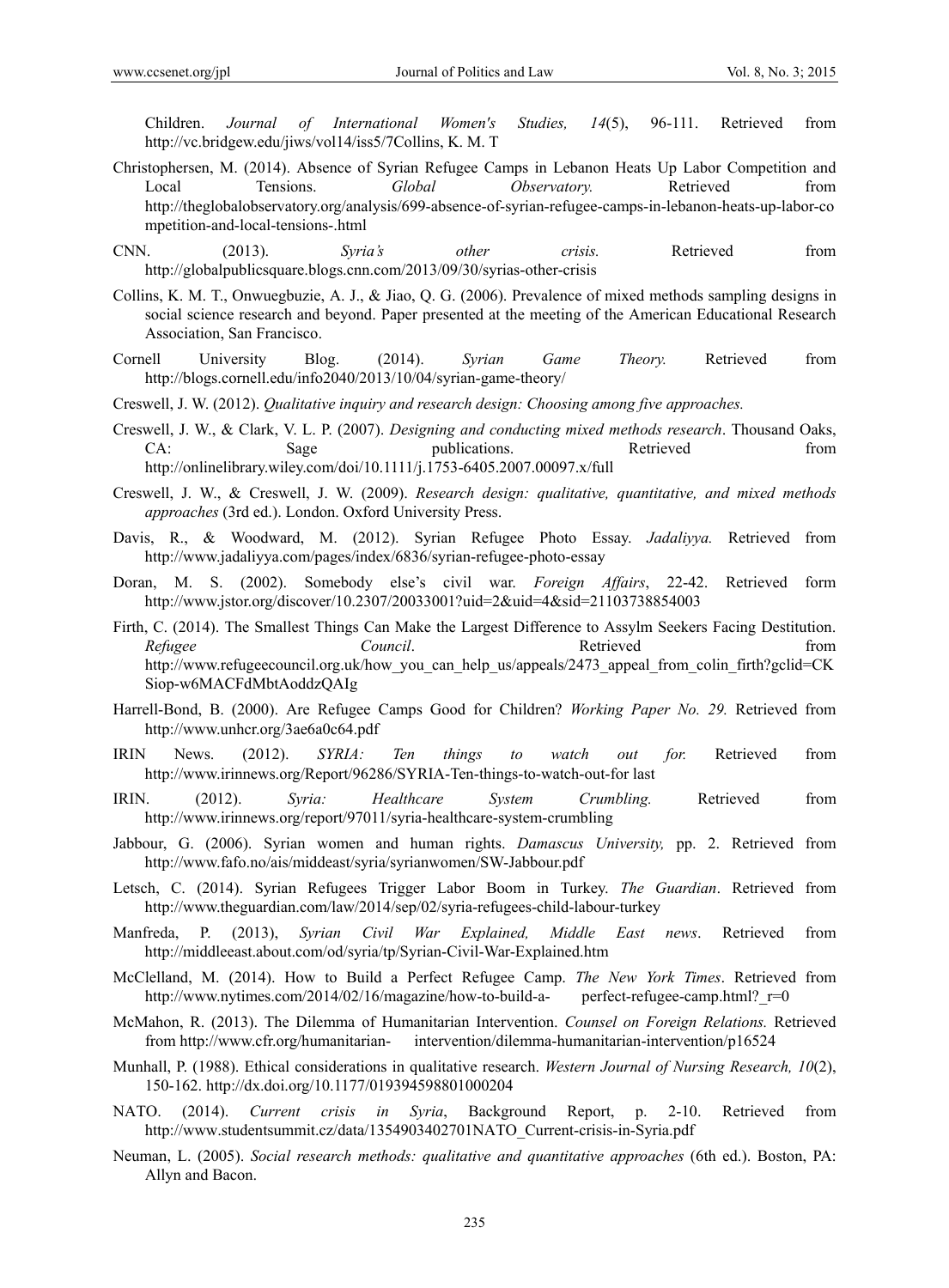- Neuman, L. W. (2007). *Social Research Methods, 6/E*. Pearson Education India. Retrieved from http://books.google.com.uk/books?hl=en&lr=&id=8eftmoqgM10C&oi=fnd&pg=PR7&dq=Neuman&ots=B 6rNbYNX6c&sig=I\_FJLFLRCa6YUhwsAEfruBxzQ9A&redir\_esc=y#v=onepage&q=Neuman&f=false
- Observation from Save the Children's work; see also USAID. (2012). *Syria Complex Emergency*, Fact Sheet #4, 21 November, p 4, United States Agency for International Development. Retrieved from http://transition.usaid.gov/our\_work/humanitarian\_assistance/disaster\_assistance/countries/syria/template/fs \_sr/fy2013/syria\_ce\_fs04\_11-21-2012.pdf
- Ogata, S. (n.d.). *Refugee Children: Guidelines on Protection and Care.* Retrieved from http://www.unicef.org/violencestudy/pdf/refugee\_children\_guidelines\_on\_protection\_and care.pdf
- OHCHR. (2013)*. Report of the independent international commission of inquiry on the Syrian Arab Republic.* Pp. 21-22, Retrieved from the settlement of the settlement of the settlement of the settlement of the set of the set of the set of the set of the set of the set of the set of the set of the set of the set of the set of the set

http://www.ohchr.org/EN/HRBodies/HRC/IICISyria/Pages/IndependentInternationalCommission

- Onwuegbuzie, A. J., & Jiao, Q. G. (2006). Prevalence of mixed methods sampling designs in social science research and beyond. Paper presented at the meeting of the American Educational Research Association, San Francisco.
- Pillay, N. (2014). *No Longer a Quarrel in a Faraway Country, The Syria Conflict Affects Us All*. The Guardian, Retrieved that the contract of the contract of the contract of the contract of the contract of the contract of the contract of the contract of the contract of the contract of the contract of the contract of the contract of

http://www.theguardian.com/global/commentisfree/2014/aug/22/syria-conflict-murderous-summer-united-n ations

- Raha, M. (2013). *Syria: A modern humanitarian failure,* Middle East Monitor. Retrieved from http://www.middleeastmonitor.com/articles/middle-east/4931-syria-a-modern-humanitarian-failure
- ReliefWeb. (2013). *Un Agencies And NGOs Call For Appropriate Feeding Of Infants And Young Children In The Syria* Emergency. Retrieved **Emergency Example 2 Retrieved Example 2 from:** http://reliefweb.int/reports/syrian-arab-republic/un-agencies-and-ngos-call-appropriate-feeding-infants-andyoung-children
- Rieff, D. (2003). *A Bed for the Night: Humanitarianism in Crisis.* Simon & Schuster.
- Saunders, M. N., Saunders, M., Lewis, P., & Thornhill, A. (2011). *Research methods for business students, 5/e*. Pearson Education India.
- Save the Children. (2013). *Protecting Children in Emergencies.* Retrieved from http://rwanda.savethechildren.net/sites/rwanda.savethechildren.net/files/library/Save%20the%20Children% 20in%20emergencies%5B1%5D.pdf
- Simon I. (2014). Under Siege: The devastating impact on children of three years of conflict in Syria. *UNICEF*, pp. 4-10. Retrieved from http://www.unicefusa.org/assets/pdf/UN01137.pdf
- Stevis, M. (2014). Human-Rights Groups Lash Out at EU Treatment of Syrian Refugees. *Wall Street Journal.* Retrieved that the contract of the contract of the contract of the contract of the contract of the contract of the contract of the contract of the contract of the contract of the contract of the contract of the contract of

http://blogs.wsj.com/brussels/2014/01/22/human-rights-groups-lash-out-at-eu-treatment-of-syrian-refugees/

- Syria: One Year On, No Justice for Chemical Attacks Victims. (2014). Retrieved from http://www.hrw.org/news/2014/08/21/syria-one-year-no-justice-chemical-attacks-victims
- Syrian Network for Human Rights, cited in Syria Needs Analysis Project (SNAP). (2013). *Regional Analysis for Syria*, Assessment Capacities Project (ACAPS). Retrieved from http://www.acaps.org/disaster-needs-analysis
- Tashakkori, A., & Teddlie, C. (2003). The past and future of mixed methods research: From data triangulation to mixed model designs. In A. Tashakkori, & C. Teddlie (Eds.), *Handbook of mixed methods in social& behavioral research* (pp. 671-702). Thousand Oaks, CA: Sage.
- Tesch, R. (2013). *Qualitative research: Analysis types and software*. Routledge.
- The Future of Syria: Refugee Children in Crisis. (2014). *UNHCR.* Retrieved from http://www.rcusa.org/uploads/pdfs/Future-of-Syria-UNHCR-v13.pdf
- Trenin, D. (2013). *The Mythical Alliance: Russia's Syria Policy*. Carnegie Moscow Center. Retrieved from http://carnegieendowment.org/files/Brief-Trenin-RussiaSyrial1.pdf
- UN & USA Quietly Dumping Thousands of Potential Syrian Terrorist Refugees into United States RIGHT NOW.